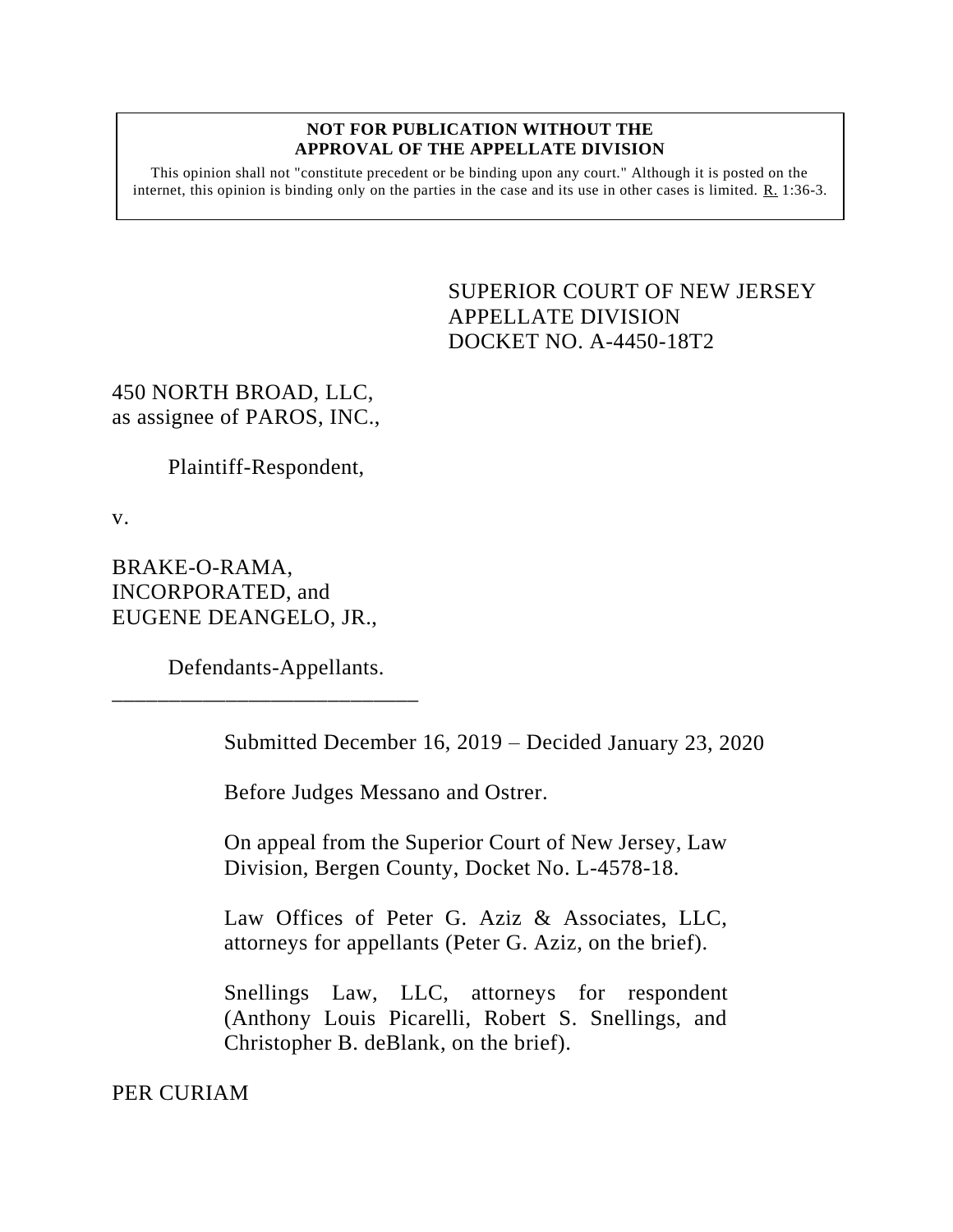Plaintiff, 450 North Broad, LLC, is assignee of a commercial lease between Paros, Inc., as landlord, and defendant, Brake-O-Rama, Inc., as tenant. Brake-O-Rama's president, Eugene DeAngelo Jr. (DeAngelo, and collectively, defendants), executed a personal guaranty assuring performance under a March 2015 extension of the lease for an additional five years at an annual rent of \$72,000.

Plaintiff filed suit against defendants in June 2018, claiming that defendant failed to pay rent, additional rent, and charges under the lease and lease extension since February 2016, in the total amount of  $$121,096.83$ <sup>1</sup> It also sought counsel fees of \$40,361.57 and \$537.92 in costs. Defendants filed an answer and counterclaim. It is unclear what discovery, if any, occurred before plaintiff moved for summary judgment, supported by a certification of its general counsel, Howard Berman, and the lease documents.

Defendants opposed the motion. Their opposition included a copy of a lease plaintiff signed with Family Dollar Stores of New Jersey, LLC (Family Dollar) in June 2016 for an annual rent of \$125,000, and a July 2015 letter from Family Dollar specifying conditions for improvements at the property in

<sup>&</sup>lt;sup>1</sup> Plaintiff evicted defendant from the premises, although it is unclear from the record exactly when plaintiff obtained a judgment of possession.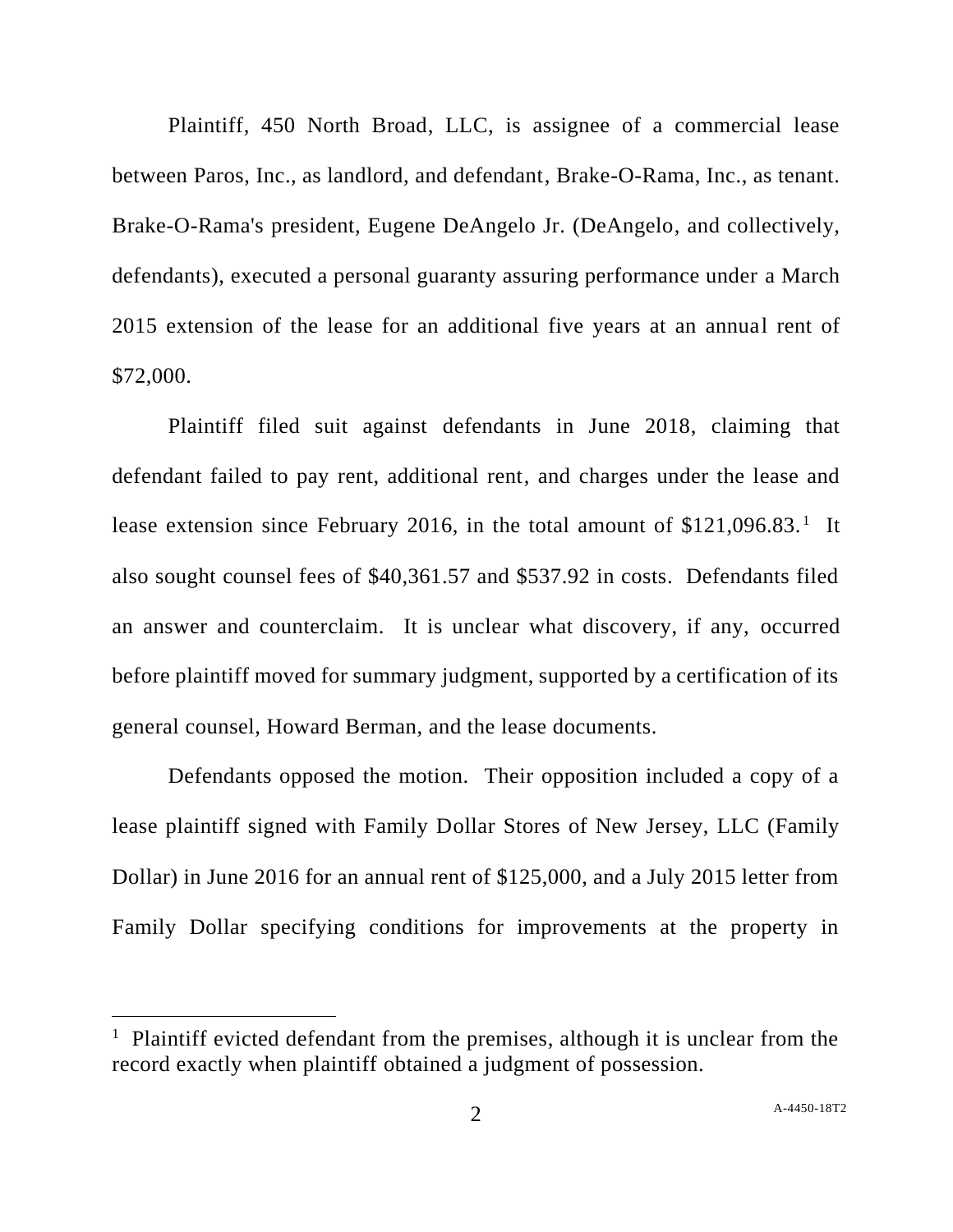anticipation of any lease. DeAngelo certified that Brake-O-Rama's lease with plaintiff contained notice and cure provisions that plaintiff failed to comply with prior to declaring default, and Family Dollar paid plaintiff \$200,000 for leasehold improvements prior to its occupancy. In essence, defendants asserted no rent was due and owing after June 2016, and, because plaintiff suffered no monetary losses, there was "a material question of fact as to whether . . . plaintiff . . . suffered any damages." As to the claim for counsel fees, defendants asserted "plaintiff . . . failed to provide a certification of attorney's fees as required under the court rules."

Berman's reply certification stated plaintiff did not obtain a certificate of occupancy permitting Family Dollar to occupy the premises until April 2017, after making all necessary renovations, and plaintiff received no rent from Family Dollar until May 2017.

The motion judge heard oral argument and entered her order granting plaintiff summary judgment against Brake-O-Rama and DeAngelo for the amounts sought in the complaint. In a single paragraph, the judge found there were no material facts in dispute, no evidence contradicted plaintiff's claim that it received no rent for the premises until May 2017, and "[d]efendant[s'] claim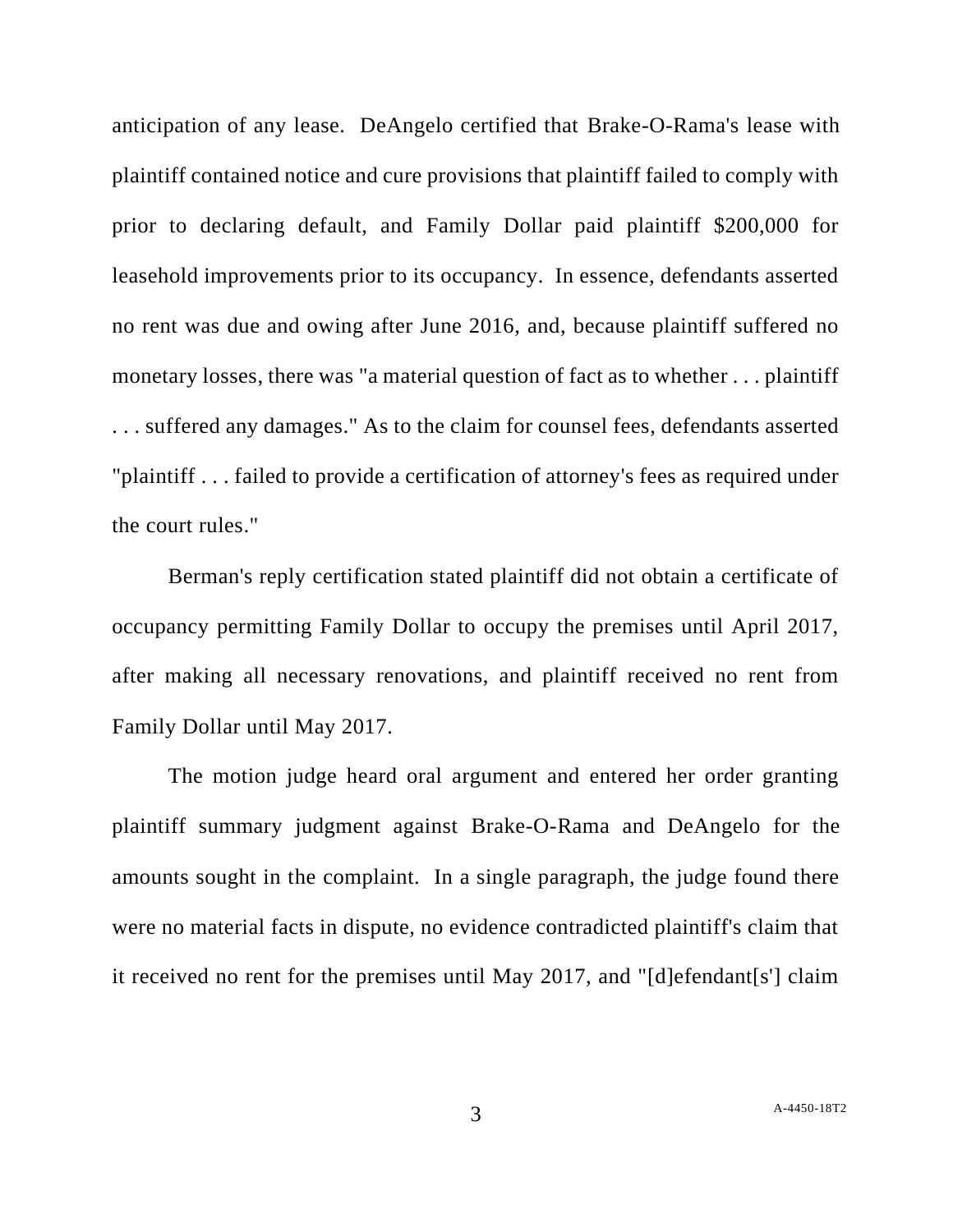for excess rent abatement [was] unsupported by the evidence." This appeal followed.

Defendants argue that genuine disputes of material facts foreclosed summary judgment, and the judge failed to properly accord them all favorable evidence and inferences in deciding the motion. Defendants reiterate the contention that plaintiff was not entitled to any damages because it received \$200,000 from Family Dollar to improve the premises, and the new lease was for a significantly higher annual rent. Alternatively, defendants argue plaintiff's damages should be limited to four months' rent, i.e., March through June 2016. We reject these arguments and affirm summary judgment.

In reviewing a grant of summary judgment, we employ the same standard as the trial court. Globe Motor Co. v. Igdalev, 225 N.J. 469, 479 (2016). Summary judgment is appropriate "if the pleadings, depositions, answers to interrogatories and admissions on file, together with the affidavits, if any, show that there is no genuine issue as to any material fact challenged and that the moving party is entitled to a judgment or order as a matter of law." R. 4:46-2(c). A dispute of material fact is "genuine only if, considering the burden of persuasion at trial, the evidence submitted by the parties on the motion, together with all legitimate inferences therefrom favoring the non-moving party, would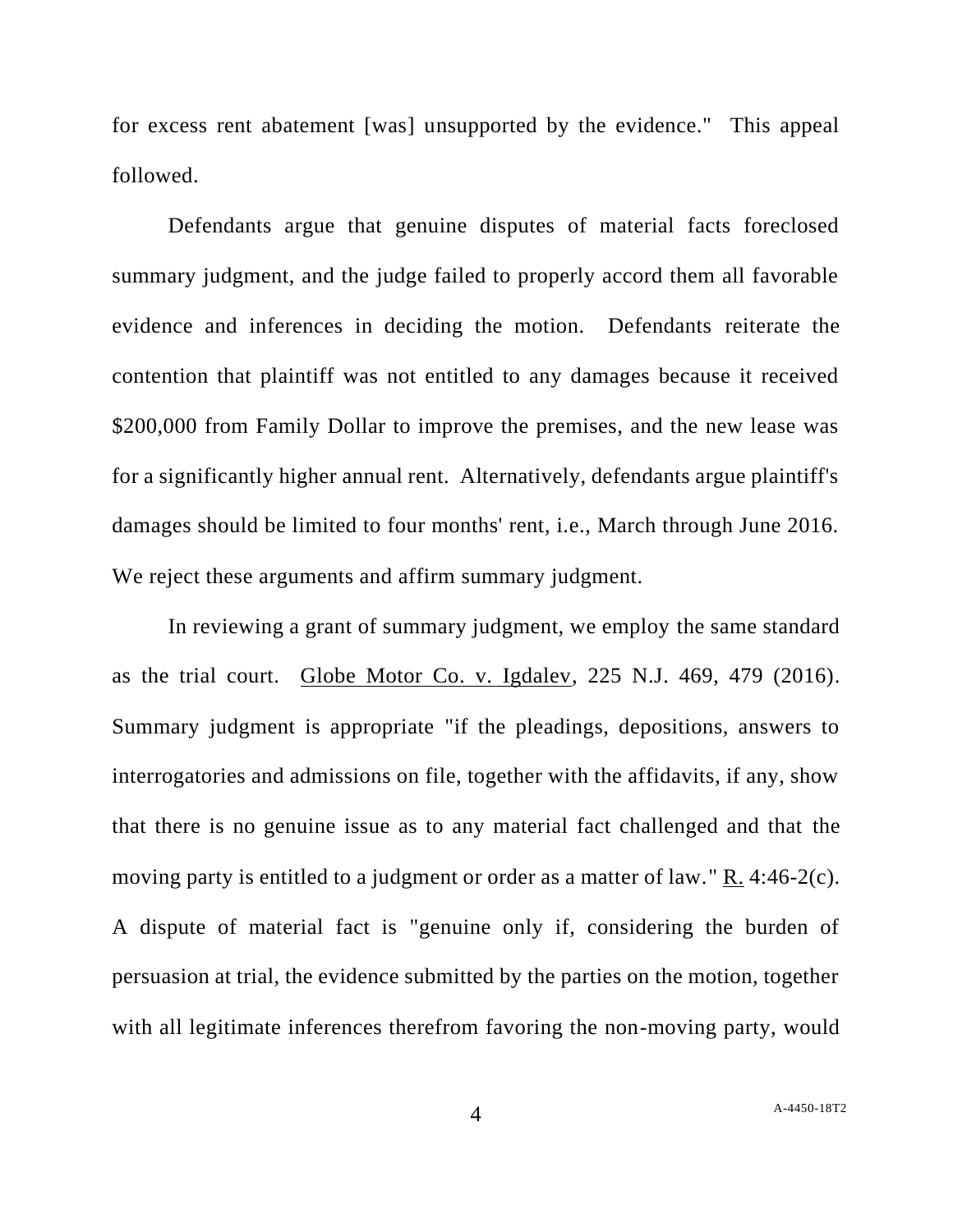require submission of the issue to the trier of fact." Grande v. Saint Clare's Health Sys., 230 N.J. 1, 24 (2017) (quoting Bhagat v. Bhagat, 217 N.J. 22, 38  $(2014)$ .

Our review is de novo. Templo Fuente De Vida Corp. v. Nat'l Union Fire Ins. Co. of Pittsburgh, 224 N.J. 189, 199 (2016) (citing Mem'l Props., LLC v. Zurich Am. Ins. Co., 210 N.J. 512, 524 (2012)). Therefore, the trial court's legal analysis is not entitled to any deference. The Palisades at Fort Lee Condo. Ass'n v. 100 Old Palisade, LLC, 230 N.J. 427, 442 (2017) (citing Manalapan Realty, LP v. Twp. Comm. of Manalapan, 140 N.J. 366, 378 (1995)).

Initially, there are no genuine disputed material facts in the motion record regarding the arguments defendants raise on appeal. Plaintiff did not dispute receiving \$200,000 to make leasehold improvements or that the lease with Family Dollar was for a significantly greater per annum rent than the lease extension it signed with defendant. Defendants' arguments as to the legal import of these facts are simply wrong as a matter of law.

The measure of damages for breach of a lease "is governed by the same principles . . . applicable to" all kinds of alleged contract breaches. Ringwood Assocs., Ltd. v. Jack's of Route 23, Inc., 153 N.J. Super. 294, 309 (Law Div. 1977) (citing Cohen v. Wozniak, 16 N.J. Super. 510, 512 (Ch. Div. 1951)). "[A]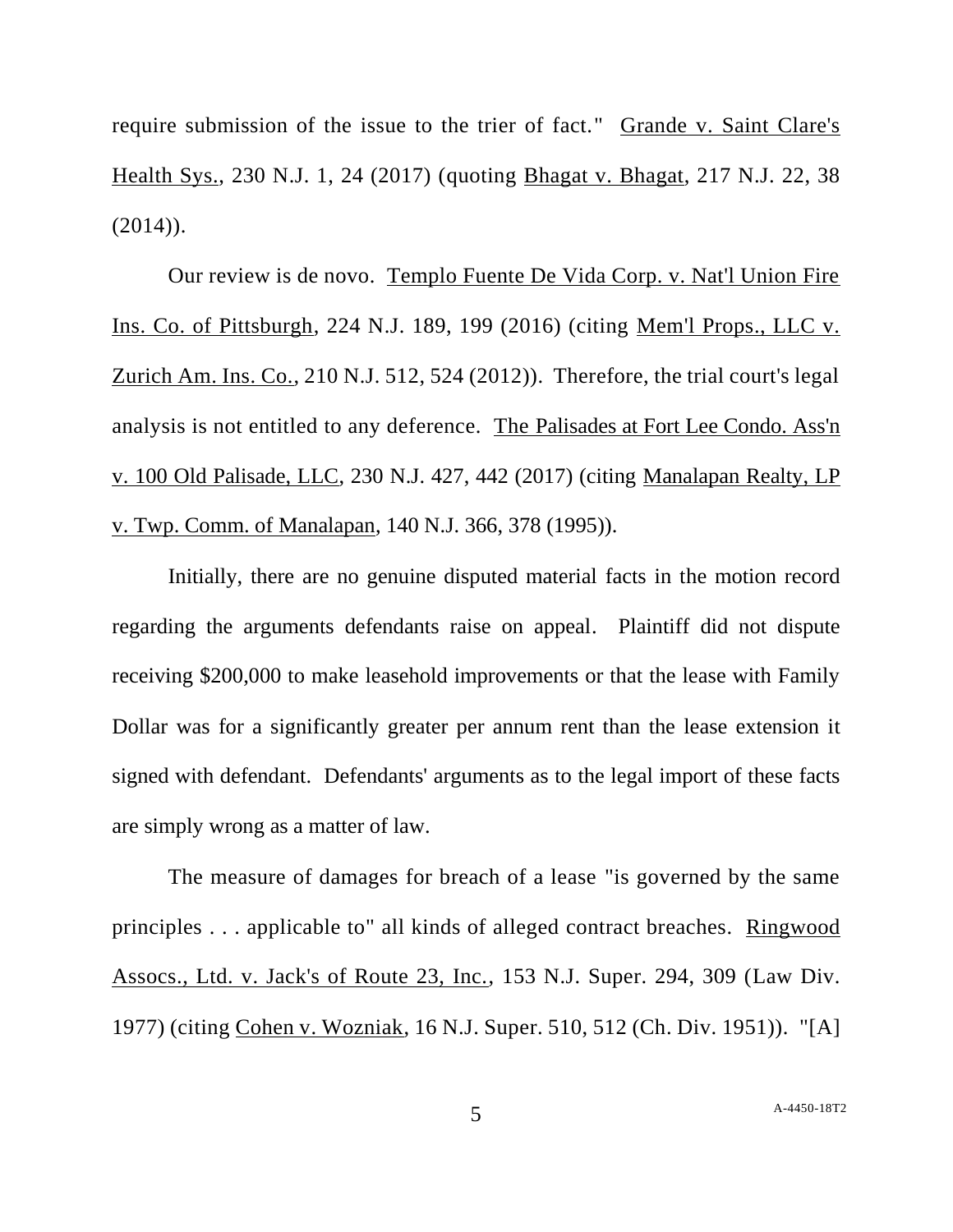party who breaches a contract is liable for all of the natural and probable consequences" resulting from the breaching party's failure to perform. Totaro, Duffy, Cannova & Co. v. Lane, Middleton & Co., 191 N.J. 1, 13 (2007).

While a breaching tenant is liable to the landlord for unpaid rent for the remaining term of the lease, the landlord has a duty to mitigate damages caused by the breach. Sommer v. Kridel, 74 N.J. 446, 457 (1977); accord Ringwood Assocs., Ltd., 153 N.J. Super. at 308–09. The duty to mitigate damages relates to the amount of loss that the landlord could have reasonably avoided. Ingraham v. Trowbridge Builders, 297 N.J. Super. 72, 82 (App. Div. 1997) (citing Ostrowski v. Azzara, 111 N.J. 429, 441 (1988)). The amount of damages the landlord is entitled to recover is reduced by the sum the landlord did or could have received through mitigation. Harrison Riverside Ltd. P'ship v. Eagle Affiliates, Inc., 309 N.J. Super. 470, 474 (App. Div. 1998) (citing Carisi v. Wax, 192 N.J. Super. 536, 542 (Law Div. 1983)).

Should the landlord succeed in re-letting the property at a higher rent, "the defaulting tenant [i]s not entitled to credit the excess rent the landlord receive[s] from a subsequent tenant towards the unpaid rent owed by the original tenant for the period of time the property was vacant." N.J. Indus. Props., Inc. v. Y.C. & V.L., Inc., 100 N.J. 432, 443 (1985); Liqui-Box Corp. v. Estate of Elkman,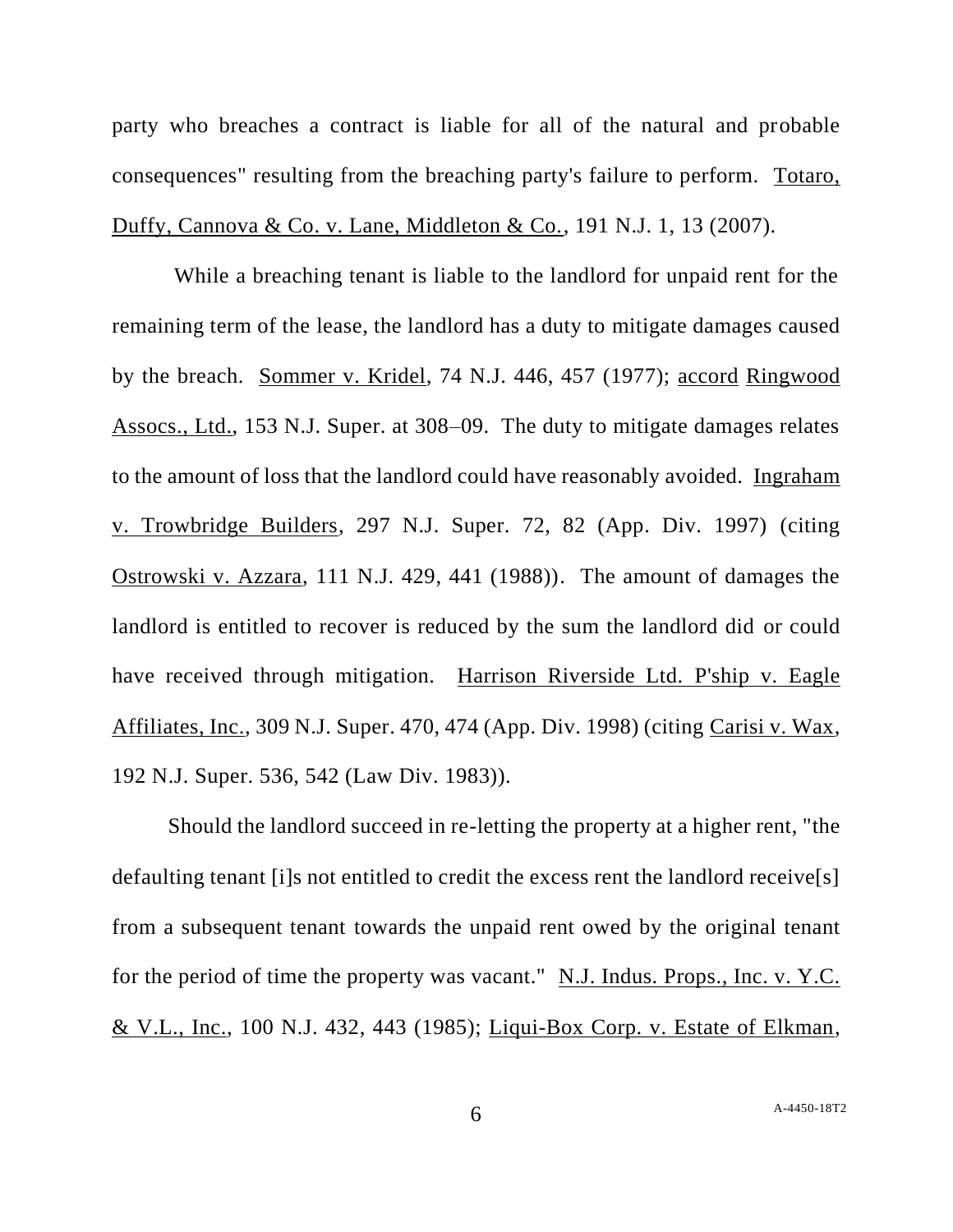238 N.J. Super. 588, 601–02 (App. Div. 1990). The rationale for this rule is that "as between the wrongdoer . . . and the landlord who properly mitigated his damages, any benefit must go to the landlord because principles of fairness demand no less." Liqui-Box Corp., 238 N.J. Super. at 602 (citing N.J. Indus. Props., 100 N.J. at 447).

Defendants seek to distinguish these well-established precedents by arguing that plaintiff was entitled to offset rent lost while the property was vacant but was not entitled to a "windfall" since, by accepting payment for improvements and the increase in per annum rent under the lease with Family Dollar, plaintiff suffered no actual damages. However, defendant offered no proof contradicting Berman's certification that Family Dollar did not occupy the premises until May 2017, after plaintiff obtained a certificate of occupancy. In other words, there was no proof that plaintiff acted unreasonably in mitigating its damages, and that portion of the judgment for unpaid rent and additional rents under the lease extension covered only those months the premises were vacant because of defendant's breach.

While we affirm the judgment, we are compelled to remand the matter to the trial court. The original lease provided that if either party brought suit to enforce the lease or collect any amount due under its terms, the "prevailing party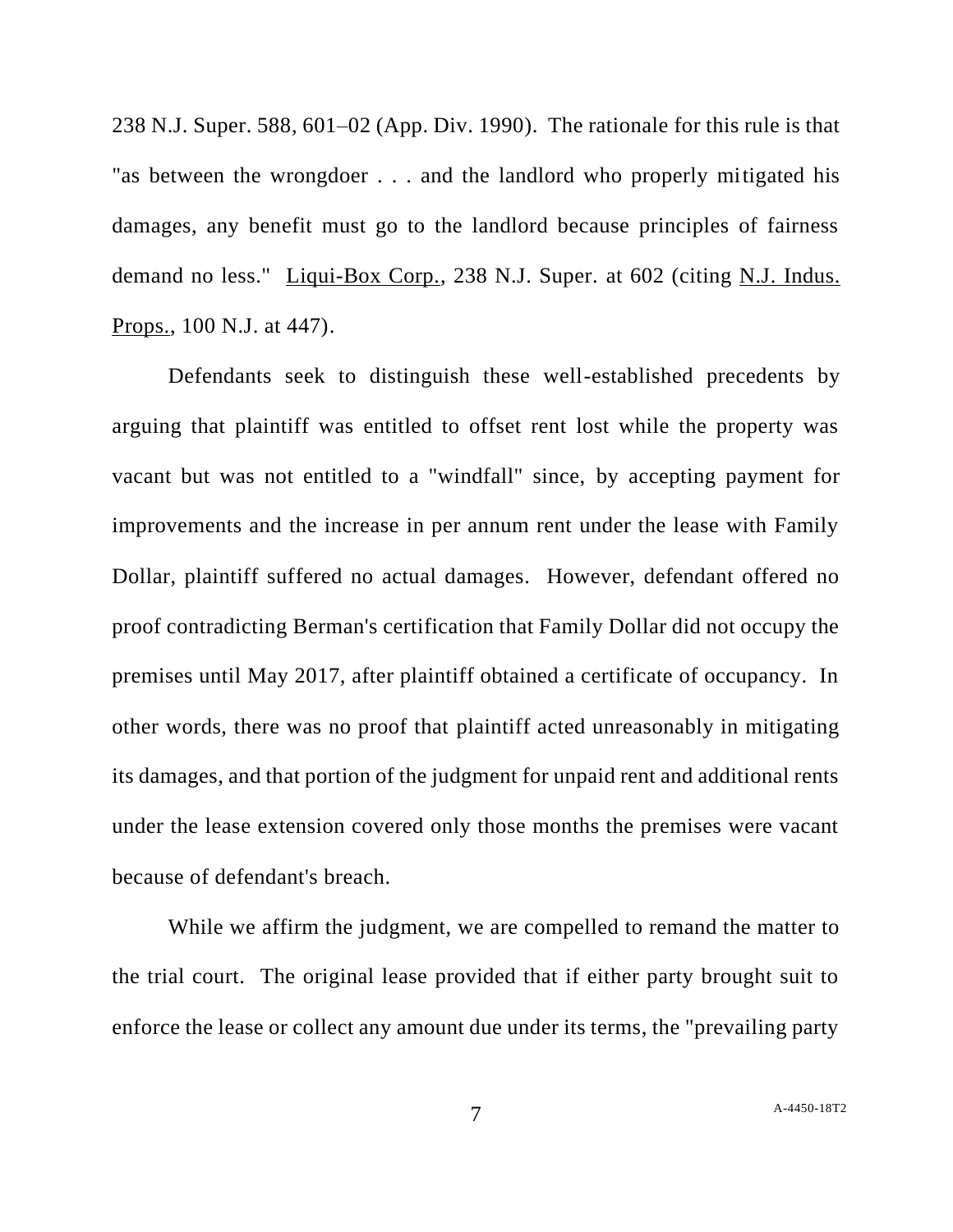shall be reimbursed by the other party for all attorney's fees, and all costs . . . related to the claims against the other party." Defendant correctly noted before the motion judge that plaintiff failed to supply any certification with respect to counsel fees or costs. Nonetheless, the order for judgment we review includes the amounts of fees and costs plaintiff sought in its complaint.

The Court has "held that 'attorney[s'] . . . fees awarded by courts, regardless of their basis, are governed by principles of reasonableness[.]'" Green v. Morgan Props., 215 N.J. 431, 455 (2013) (alterations in original) (quoting Walker v. Giuffre, 209 N.J. 124, 127–28 (2012)). "[T]he party seeking to be awarded attorneys' fees ordinarily bears the burden of proving that they are reasonable, and . . . contractual fee-shifting provisions are strictly construed . . . ." Ibid. (citing N. Bergen Rex Transp., Inc. v. Trailer Leasing Co., 158 N.J. 561, 570 (1999); McGuire v. City of Jersey City, 125 N.J. 310, 326–27 (1991)). Plaintiff failed to prove the reasonableness of the fees and costs it sought under the terms of the lease.

We therefore vacate that portion of the judgment awarding plaintiff attorneys' fees and costs and remand the matter to the trial court for entry of an amended order of judgment. We leave to the trial court's discretion resolution